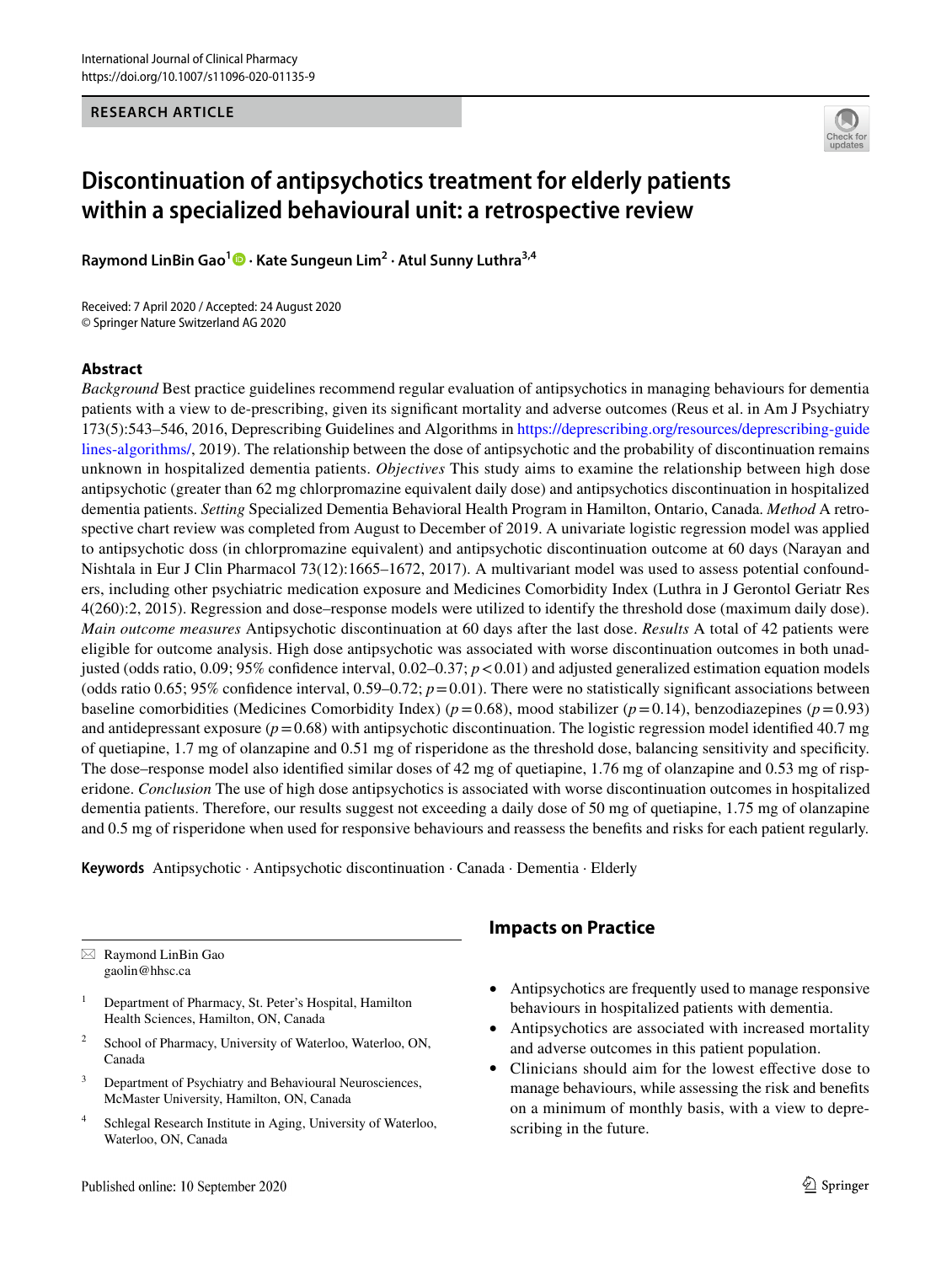## **Introduction**

Public Health Agency of Canada (PHAC) (2013–2014) report a prevalence of more than 7.1% or 402,000 seniors (65 years and over) with a diagnosis of dementia in Canada [\[1](#page-6-0)]. Despite the limited efectiveness of antipsychotics in managing behavioural and psychological symptoms of dementia (BPSD) and the short duration in clinical trials (less than 12 weeks), the Canadian Institute for Health Information reported in 2014 that 39% of Canadian seniors in long term care (LTC) facilities received at least one antipsychotic agent and 22.4% of Canadian seniors living in LTC are chronic users of antipsychotics  $[2-7]$  $[2-7]$  $[2-7]$ . These numbers raise concerns as Dementia Antipsychotic Withdrawal Trial (DART-AD) study shown an association between dementia patients who continued antipsychotics with an increased risk of mortality [[8\]](#page-6-3). While Cochrane (2018) reviewed two randomized, placebo-controlled discontinuation studies concluded no worsening of neuropsychiatric symptoms following antipsychotic deprescribing [\[9](#page-6-4)]. In summary, both American and Canadian guidelines have strongly recommended the deprescribing of antipsychotics after three months of therapy in managing behaviours in dementia [[3](#page-6-5), [10](#page-6-6)].

Several studies have attempted to identify predictors of successful deprescribing of antipsychotics in communitydwelling patients. One randomized trial found that for dementia patients living in nursing homes and chronic care homes, individuals who started and continued higher doses of antipsychotics (chlorpromazine equivalent) were more likely to see worsening of behavioural symptoms following deprescribing [\[11](#page-6-7)]. However, the study did not report on the defnition of high doses. Several cohort studies have also discovered severe baseline symptoms as another predictor of successful antipsychotic deprescribing. One study found that dementia patients with severe baseline hallucinations were associated with a higher risk of relapse following the discontinuation of risperidone treatment [\[12\]](#page-6-8). Another study that measured behavioural and psychiatric symptoms using the Neuropsychiatric Inventory (NPI) found that dementia patients with higher baseline NPI scores were more likely to develop marked behavioural problems if discontinued from antipsychotics [[13\]](#page-6-9). To the authors' knowledge, no study has examined the predictors of successful antipsychotic discontinuation in hospitalized patients with dementia.

# **Aim of the study**

To examine the relationship between the dose of antipsychotic (normalized to chlorpromazine equivalent daily dose) and successful antipsychotic discontinuation in hospitalized patients with dementia. The study will also explore the

hypothesis of a maximum therapeutic dose of antipsychotics associated with successful antipsychotic discontinuation in this patient population.

## **Ethics approval**

his study was reviewed and approved by the Hamilton Integrated Research Ethics Board (HiREB) (Final approval letter: 7202).

## **Method**

#### **Study design and population**

A retrospective chart review was conducted on patients admitted to the Behavioural Health Program (BHP), St. Peter's Hospital, within Hamilton Health Sciences, Ontario, Canada. BHP is a specialized geriatric behavioural unit for dementia patients who are exhibiting responsive behaviours with high levels of risk, which cannot be safely managed in their respective institutions. The diagnosis of dementia was confrmed by the geriatric psychiatrist and nurse case manager based on previous documentation and clinical examination. All inpatients of BHP between August to December 2019 were screened for enrollment into the study. Exclusion criteria included length of stay of fewer than 60 days, requiring antipsychotics for other psychiatric comorbidities (schizophrenia, mood disorder, severe depression, and psychotic symptoms), and patients admitted without antipsychotics. The follow-up time of 60 days was based on the time to relapse after antipsychotic deprescribing; 6.8 weeks to relapse in a randomized study and 80% of patients are stable by 60 days following antipsychotic discontinuation with marginal gains by 95 and 190 days in an observational study [[9,](#page-6-4) [14](#page-6-10)].

Upon admission, all patients underwent a standardized discontinuation schedule of tapering by 25% of the total daily dose every 5 days until complete discontinuation unless an escalation of responsive behaviours occurred, requiring the continuation of antipsychotics. After screening, patients were assigned to the discontinued group if antipsychotics were discontinued and remained antipsychotic-free for 60 days from the last dose given. Patients who required the continuation of antipsychotics, as evidenced by a return to previous antipsychotic doses or an increase in antipsychotic doses above baseline, were assigned to the continued group.

#### **Data collection and statistical methods**

Baseline demographic characteristics were collected from previous health records, including age, sex, admission medications per class, antipsychotics, and daily doses.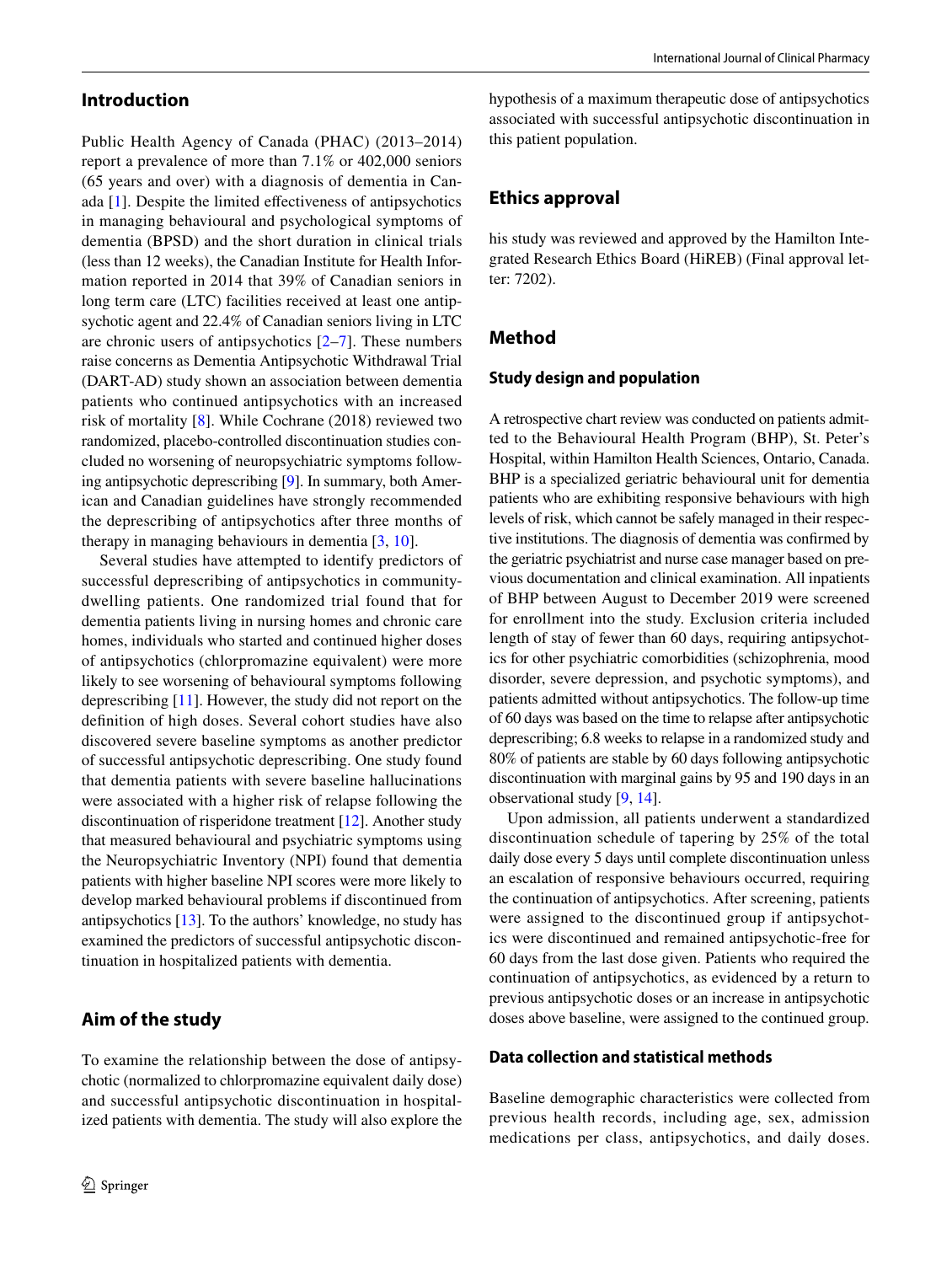Luthra's Behavioral Assessment and Intervention Response (LuBAIR™) Inventory was used to record the clusters of responsive behaviours at baseline [\[15](#page-6-11)]. Total scores on the Medicines Comorbidity Index (MCI) was used to standardize the patient's baseline medical comorbidities [[16](#page-6-12)]. Admission antipsychotics daily doses were normalized to chlorpromazine equivalent, based on published international consensus dosing guidelines [\[17](#page-6-13)]. Pharmacoepidemiology studies on elderly dementia patients in Ontario have identifed high dose antipsychotics as 62–74 mg of chlorpromazine equivalent daily dose [\[18,](#page-6-14) [19](#page-6-15)]. We chose the lower end of the dose range  $(62 \text{ mg})$  as the cut off for this study. Continuous data were expressed as mean±standard deviation, and categorical data were expressed as proportions. Baseline demographics were compared with the paired *t* test and Pearson's Chi square test, and statistical signifcance was set to a *p* value of 0.05. Statistical tests were carried out by the R project [\[20](#page-6-16)].

In addition to an unweighed univariant logistic regression, a weighted generalized estimating equation (GEE) model, adjusted with the stabilized inverse probability weighting (IPTW) method, was also used to examine the high dose antipsychotics and discontinuation outcomes. A weighted multivariant model was also used to assess other potential confounding medication classes, namely mood stabilizers, antidepressants and benzodiazepines. A maximum daily dose that would facilitate antipsychotics discontinuation was determined using two approaches, balancing sensitivity, specifcity and accuracy: (1) utilizing the threshold of dose–response model ftting with regards to chlorpromazine equivalent daily dose and discontinuation outcomes, known as lethal dose 50 (LD50), (2) A non-weighted logistic regression model-ftting approach between chlorpromazine equivalent daily dose and discontinuation outcome.

#### **Results**

#### **Baseline characteristics**

This retrospective chart review screened 65 patient charts and excluded 23 patients. Four patients had a length of stay of fewer than 60 days at the time review. Four patients were not exposed to scheduled antipsychotics before admission. The other 15 patients did not qualify due to documented histories of other psychiatric diagnoses. These include six patients with a prior diagnosis of mood disorder, 5 patients had a previous diagnosis of schizophrenia, two patients with a documented history of psychotic symptoms and the other two patients with severe depression (Table [1\)](#page-3-0).

After screening, the fnal analysis included 42 patients with 19 patients in the discontinued group and 23 in the continued group. Baseline characteristics were compared using the Chi square and student t-tests. The discontinued group was significantly older  $(84.1 \text{ vs. } 79.0, p = 0.04)$ , while the gender distribution was similar to the continued group (% female: 47.4 vs. 30.4, *p*=0.33). The two groups had similar baseline MCI scores  $(2.87 \text{ vs. } 3.05, p=0.70)$ . Both groups had a similar percentage of patients for each type of behaviour at baseline, including physically aggressive behaviour (89.5 vs. 70,  $p=0.23$ ), oppositional behaviours  $(89.5 \text{ vs. } 82.6, p=0.85)$ , and vocal behaviours (57.9 vs. 69.6,  $p=0.64$ ). Although the continued group showed higher proportions of patients on antidepressants (73.9 vs. 57.9), the difference was not statistically significant  $(p=0.44)$ . Mood stabilizers, mainly valproic acid  $(15.8 \text{ vs. } 9.7, p=0.82)$ , and benzodiazepine (21.1 vs. 21.7,  $p=1$ ) exposures, were also similar in the two groups. For antipsychotics at admission, the continued group had signifcantly higher doses of antipsychotics at baseline (chlorpromazine equivalent daily dose (mg/day): 139.2 vs. 52.3, *p*<0.01). Within individual antipsychotics agents, continued and discontinued groups had a signifcantly higher dose in the risperidone group (112.5 vs. 60.9,  $p = 0.04$ ) and quetiapine group (117.2 vs. 20.6,  $p = 0.02$ ) at baseline. Trifluoperazine, haloperidol and olanzapine were not able to be compared statistically due to a lack of sufficient numbers in either group.

## **High dose antipsychotics and antipsychotic discontinuation**

The unadjusted model reported a significantly lower likelihood of successful discontinuation at 60 days with high dose antipsychotics (odds ratio (OR), 0.09; 95% confdence interval (CI), 0.02 to 0.37; *p*<0.01) (Table [2\)](#page-3-1). After adjustments for baseline characteristics, including age, sex, medical comorbidities, and categories of responsive behaviours using the IPTW method, the generalized estimating equation (GEE) model also reported a signifcantly lower likelihood of successful discontinuation at 60 days when high dose antipsychotics were used (OR 0.65; 95% CI, 0.59–0.72;  $p=0.01$ ). As part of the post hoc analysis for potential confounders, baseline MCI score, mood stabilizer, benzodiazepine and antidepressant exposure were also assessed. While high dose antipsychotics were similar to the adjusted model (OR, 0.65; 95% CI 0.46–0.9; *p*=0.01), MCI scores (OR, 0.98; 95% CI 0.88–1.09; *p*=0.68), as well as mood stabilizers (OR, 1.39; 95% CI, 0.88–2.17; *p*=0.14), benzodiazepines (OR, 0.98; 95% CI, 0.62–1.55; *p*=0.93) antidepressant (OR, 0.94; 95% CI 0.69–1.28; *p*=0.68) exposures were not associated with successful antipsychotic discontinuation in this study.

#### **Maximum daily dose**

To investigate the threshold daily dose that would maximize the likelihood of successful antipsychotics discontinuation,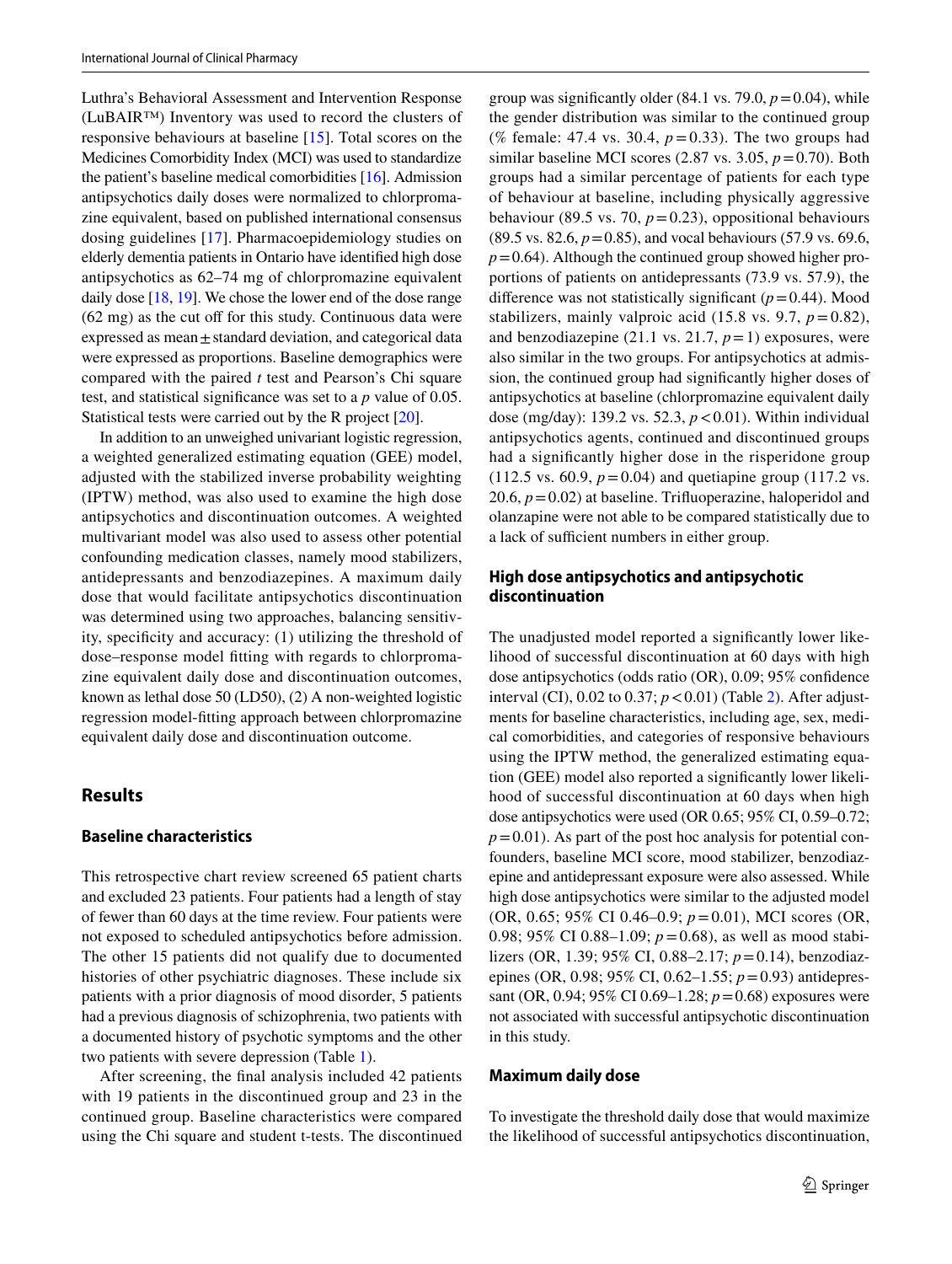#### <span id="page-3-0"></span>**Table 1** Baseline characteristics

|                                             | Total<br>$(n=42)$            | Discontinued group<br>$(n=19)$ | Continued group<br>$(n=23)$ | <i>p</i> value |
|---------------------------------------------|------------------------------|--------------------------------|-----------------------------|----------------|
| Age (years)                                 | $81.1 \pm 8.75$              | $84.1 \pm 5.46$                | $79.0 \pm 10.2$             | 0.04           |
| Sex (% female)                              | 38.2<br>$(n=16)$             | 47.4<br>$(n=9)$                | 30.4<br>$(n=7)$             | 0.33           |
| Medicines Comorbidity Index                 | $2.95 \pm 0.23$              | $2.87 \pm 0.32$                | $3.05 \pm 0.33$             | 0.70           |
| Physically aggressive behaviour $(\%)$      | 78.6<br>(percent, $n = 33$ ) | 89.5<br>$(n=17)$               | 70.0<br>$(n=16)$            | 0.23           |
| Oppositional behaviour (%)                  | 85.7<br>$(n=36)$             | 89.5<br>$(n=17)$               | 82.6<br>$(n=19)$            | 0.85           |
| Vocal behaviour (%)                         | 64.2<br>$(n=27)$             | 57.9<br>$(n=11)$               | 69.6<br>$(n=16)$            | 0.64           |
| Other psychotropic medications at admission |                              |                                |                             |                |
| Antidepressant (%)                          | 66.7<br>$(n=28)$             | 57.9<br>$(n=11)$               | 73.9<br>$(n=17)$            | 0.44           |
| Benzodiazepine (%)                          | 21.4<br>$(n=9)$              | 21.1<br>$(n=4)$                | 21.7<br>$(n=5)$             | 1              |
| Mood stabilizer (Divalproex) $(\%)$         | 11.9<br>$(n=5)$              | 5.8<br>$(n=3)$                 | 8.70<br>$(n=2)$             | 0.82           |
| Antipsychotics at admission*                |                              |                                |                             |                |
| Total (mg/day)                              | $100 \pm 95.8$               | $139.2 \pm 20.4$               | $52.3 \pm 15.9$             | < 0.01         |
| Risperidone (mg/day)                        | $86.7 \pm 12.6$ (n = 16)     | $112.5 \pm 16.4$<br>$(n=8)$    | $60.9 \pm 14.8$ (n = 8)     | 0.04           |
| Quetiapine (mg/day)                         | $66.4 \pm 19.2$<br>$(n=19)$  | $117.2 \pm 33.4$<br>$(n=9)$    | $20.6 \pm 4.3$<br>$(n=10)$  | 0.02           |
| Olanzapine (mg/day)                         | 236.3<br>$(n=6)$             | 223.5<br>$(n=5)$               | 300<br>$(n=1)$              |                |
| Trifluoperazine** (mg/day)                  | 1<br>$(n=1)$                 |                                | $\mathbf{1}$<br>$(n=1)$     |                |
| Haloperidol (mg/day)                        | 130<br>$(n=1)$               |                                | 130<br>$(n=1)$              |                |

\*Normalized and expressed in chlorpromazine equivalent mg per day

\*\*One patient was treated with a combination of trifuoperazine and olanzapine

<span id="page-3-1"></span>

| <b>Table 2</b> Logistic regression<br>model summary |                                   | Odds ratio | 95% confidence interval (lower<br>bound, upper bound) | $p$ value |
|-----------------------------------------------------|-----------------------------------|------------|-------------------------------------------------------|-----------|
|                                                     | Unweighted univariant model       |            |                                                       |           |
|                                                     | High dose antipsychotics*         | 0.09       | 0.02, 0.37                                            | < 0.01    |
|                                                     | IPTW weighted univariant model    |            |                                                       |           |
|                                                     | High dose antipsychotics*         | 0.65       | 0.59, 0.72                                            | < 0.01    |
|                                                     | IPTW weighted multivariant model  |            |                                                       |           |
|                                                     | High dose antipsychotics*         | 0.65       | 0.46, 0.91                                            | 0.014     |
|                                                     | Medicines Comorbidity Index (MCI) | 0.98       | 0.88, 1.09                                            | 0.68      |
|                                                     | Mood stabilizer                   | 1.39       | 0.88, 2.17                                            | 0.14      |
|                                                     | Benzodiazepines                   | 0.98       | 0.62, 1.55                                            | 0.93      |
|                                                     | Antidepressants                   | 0.94       | 0.69, 1.28                                            | 0.68      |

\*Defned as greater than 62 mg of chlorpromazine equivalent daily dose

we used logistic regression and dose–response models. For the regression model, we used a receiver operating characteristic (ROC) curve to examine the efect of various probability thresholds (Fig. [1](#page-4-0)). The model reached its maximum sensitivity of 0.79 and specifcity of 0.83 with a threshold of 0.59. In addition to the ROC curve, we have also used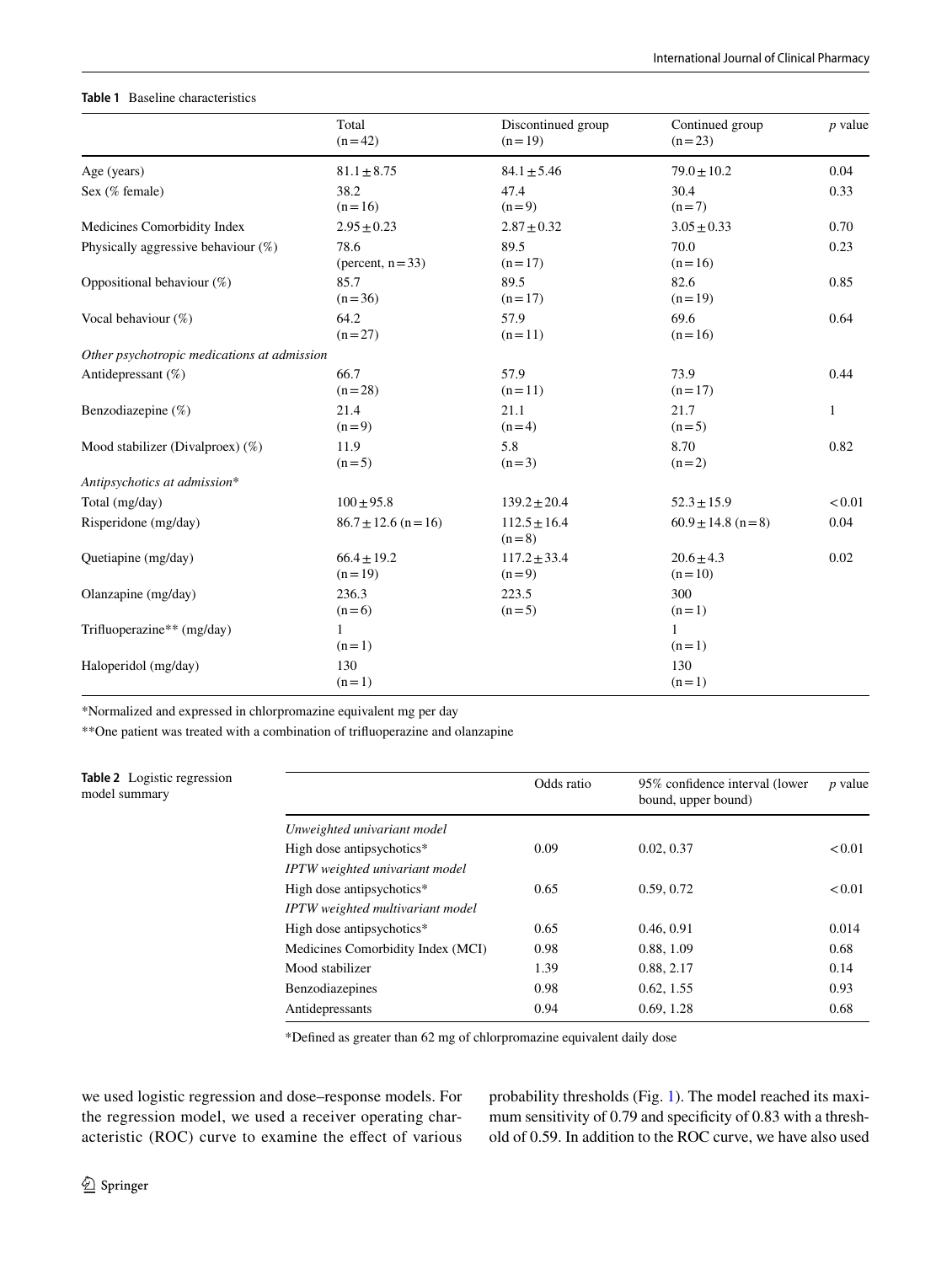a maximum accuracy model, revealing the same threshold of 0.59 with an accuracy of 0.81, which is higher than the baseline predictability of 0.45. The predicted probability of 0.59 corresponds to 50.9 mg in chlorpromazine equivalent daily dose. When translated back to the commonly used antipsychotics seen in this population, the dose is equivalent to 40.7 mg of quetiapine, 1.7 mg of olanzapine and 0.51 mg of risperidone. The dose–response model was also applied to explore the hypothesis of a potential maximum daily dose (Fig. [2](#page-4-1)). The model showed the lethal dose 50 of 52.76 mg chlorpromazine equivalent daily dose (95% CI 25.93, 79.60), equivalent to 42 mg of quetiapine, 1.76 mg of olanzapine and 0.53 mg of risperidone.

## **Discussion**

European Federation of Neurological Societies and the American Psychiatric Association (APA) have published guidelines for the use of antipsychotics in dementia patients. However, both guidelines lack consensus on adequate dosing, which would lead to successful deprescribing [[3,](#page-6-5) [21](#page-6-17)]. One consensus guideline on the use of antipsychotics in managing agitated and delusions in dementia patients recommends 0.5–2 mg/day of risperidone, 50–150 mg/day of quetiapine, and 5–7.5 mg/day of olanzapine. While another expert group has recommended titrating to a target and maximum dose of risperidone 1–2 mg, aripiprazole 10–12.5 mg and quetiapine 100–150 mg [\[22](#page-6-18), [23\]](#page-6-19). Finally, the CATIE-AD

<span id="page-4-0"></span>

<span id="page-4-1"></span>**Fig. 2** Unweighted regression models of chlorpromazine equivalent daily dose and the probability of successful discontinuation at 60 days fromlast antipsychotic dose. Left: dose–response model. Right: unweighted univariant logistic regression model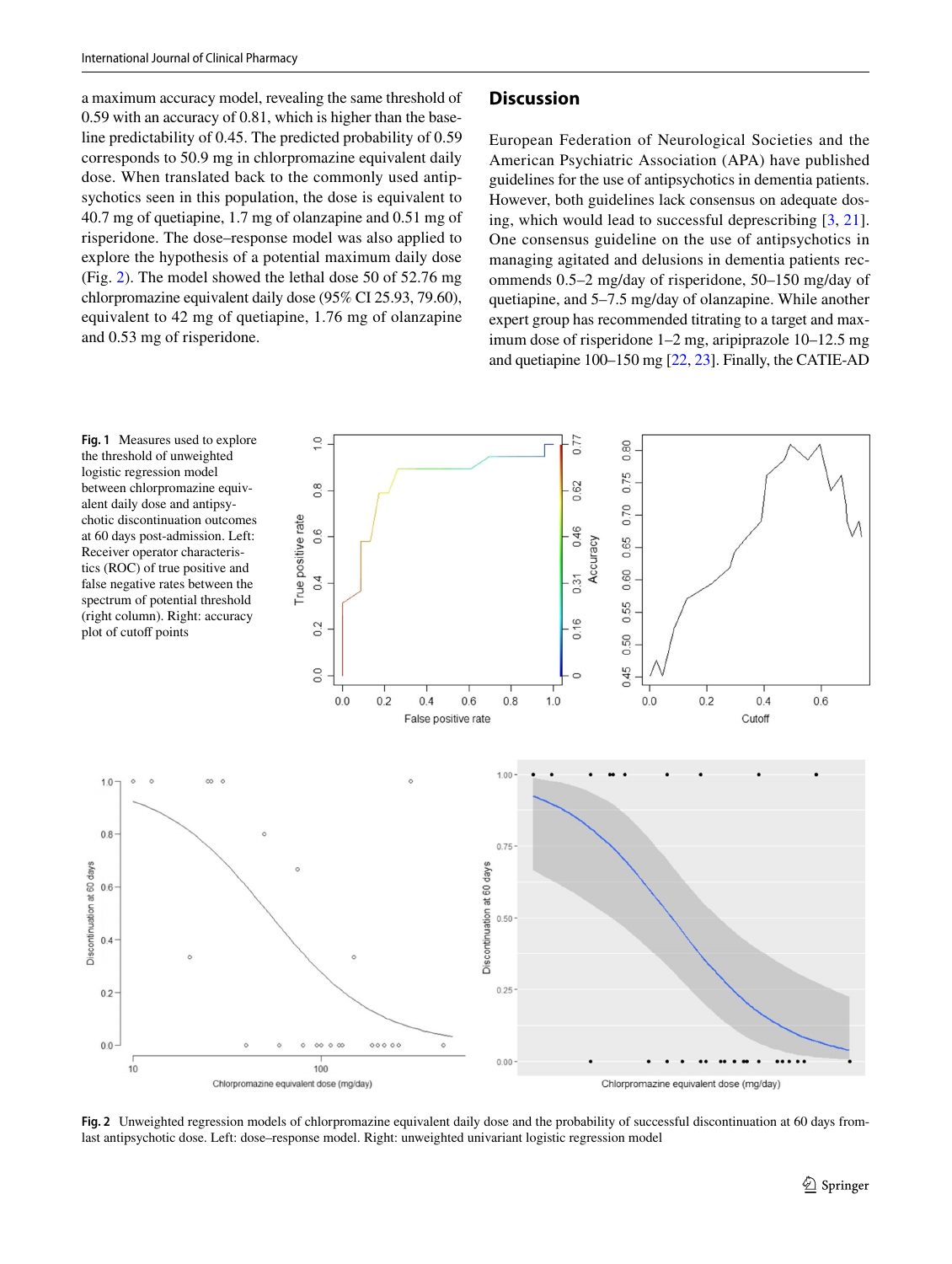study had reported mean antipsychotic doses (risperidone: 1 mg per day, olanzapine: 5.5 mg per day and quetiapine: 56.5 mg per day) for dementia patients [[24](#page-6-20)]. In summary, current literature had reported higher daily doses of antipsychotics than the doses identifed in this retrospective study.

However, randomized studies have not consistently demonstrated that higher doses of antipsychotics are more efective than lower doses. In a fxed-doses study on the use of olanzapine in dementia patients with behavioural disturbances, all five doses  $(1, 2.5, 5, \text{ or } 7.5 \text{ mg/day})$  showed signifcant improvement in the Neuropsychiatric Inventory Nursing Home version (NPI-NH) Psychosis total scores (sum of delusion and hallucination items) when compared to placebo  $(p < 0.001)$  [[4\]](#page-6-21). Notably, 2.5 mg showed the most improvement in clinical global impression scale (CGI-C)  $(p=0.03)$  [\[4](#page-6-21)]. In another fixed-dose study of olanzapine in dementia patients with behavioural disturbances, low doses of olanzapine (5, 10 mg/day) had signifcant improvement compared with placebo in agitation/aggression, hallucination and delusion items of the NPI-NH ( $p=0.006$ ). In contrast, patients in high dose group (15 mg/day) were not signifcantly diferent from placebo [\[5](#page-6-22)].

A fxed-dose study on the use of risperidone (0.5 mg, 1 mg and 2 mg daily dose) in managing behaviours in dementia patients found a greater reduction in Behavioural Pathology in Alzheimer's Disease rating scale (BEHAVE-AD) than placebo at 12 weeks (*p*=0.005,<0.01, 0,02) [\[6](#page-6-23)]. However, there were no signifcant inter-dose diferences in the reduction of BEHAVE-AD rating scale scores amongst the three groups. Similarly, quetiapine used at 100 mg and 200 mg daily dose did not demonstrate statistically signifcant diferent results under the last observation carried forward method but was statistically signifcant with the observed case method [[7\]](#page-6-2). Additionally, all secondary outcomes in this study were not statistically signifcant from placebo except for CGI-C scores in the 200 mg group, which was not specific to agitation in dementia [[7\]](#page-6-2).

In contrast, evidence suggests a consistent dose–response between antipsychotics and adverse events, including mortality. One retrospective cohort study found a signifcant dose-gradient between the use of second-generation antipsychotics and serious events (hospital admission or death within 30 days after antipsychotic initiation) [\[25](#page-7-0)]. Another retrospective case–control study found that the use of high doses of second-generation antipsychotics (haloperidol equivalent of greater than 3 mg/day) reported 3.5% (95% CI 0.5–6.5%,  $p = 0.02$ ) higher mortality in comparison to the lower dose group (haloperidol equivalent of less than 1.5 mg/day)  $[26]$ . In addition to mortality, falls in elderly patients can lead to signifcant morbidity and complications. Antipsychotics are associated with a significant dose–response relationship of a higher incidence of falls in elderly patients (hazards ratio, 2.78; 95% CI 1.49–5.17) [[27\]](#page-7-2). It is also worth noting that even at lower doses (25%) of defned daily dose), antipsychotics are associated with higher risks of falls (0.32%; 95% CI (0.23–0.44%) to 0.55%; 95% CI (0.38–0.79%)) [\[27](#page-7-2)]. Lastly, 2 mg per day of risperidone increases the risk of extrapyramidal symptoms, somnolence and mild peripheral edema compared to 1 mg per day in a dose-dependent fashion. [[6\]](#page-6-23).

The results of this retrospective study can be used as general guidance to inform clinicians of the optimal use of antipsychotics in managing behaviours for hospitalized dementia patients. Deprescribing of antipsychotics should always remain the ultimate goal, and a lowered likelihood of successful discontinuation is associated with high dose antipsychotics (greater than 62 mg chlorpromazine equivalent daily dose). This article is the frst to propose a maximum daily dose for the commonly used antipsychotics in managing behaviours in dementia, which is lower than the results reported in the current literature. Clinicians should carefully balance the risks of side efects and benefts of the antipsychotics, given the frailty of the population that is often complicated by dementia. Thus extreme caution is warranted when considering prescribing antipsychotics for behaviours in dementia. The results from this study can also serve as a cautionary checkpoint when clinicians consider a higher than the proposed maximum daily doses. The results of this study suggest an evaluation of the benefts and risks if the doses are escalated higher than the total daily dose equivalence of 50 mg of quetiapine, 1.75 mg of olanzapine and 0.5 mg of risperidone.

## **Limitations**

There were several limitations to generalizing the results of this study. This study included a small sample size of patients. The results will need to be further validated in future prospective studies. Also, while possible selection bias could narrow the sample population, antipsychotic deprescribing and a discontinuation plan are standard practices in BHP. The study's scope was limited to agents initiated before admission to minimize selection bias, and all patients received standardized antipsychotic discontinuation. Also, the care team, including nurses and other allied health professionals, was consistent throughout the review period, and the care assignments were rotated amongst nurses daily.

Furthermore, due to the retrospective nature of the study, the patients' baseline severity of responsive behaviours before admission was not reported. However, the defnition of "severity" for dementia behaviours would vary based on diferent institutions. As previously described, BHP is a specialized unit that admits patients with severe baseline responsive behaviours that could not have been managed at other facilities. The incidence of the patient's baseline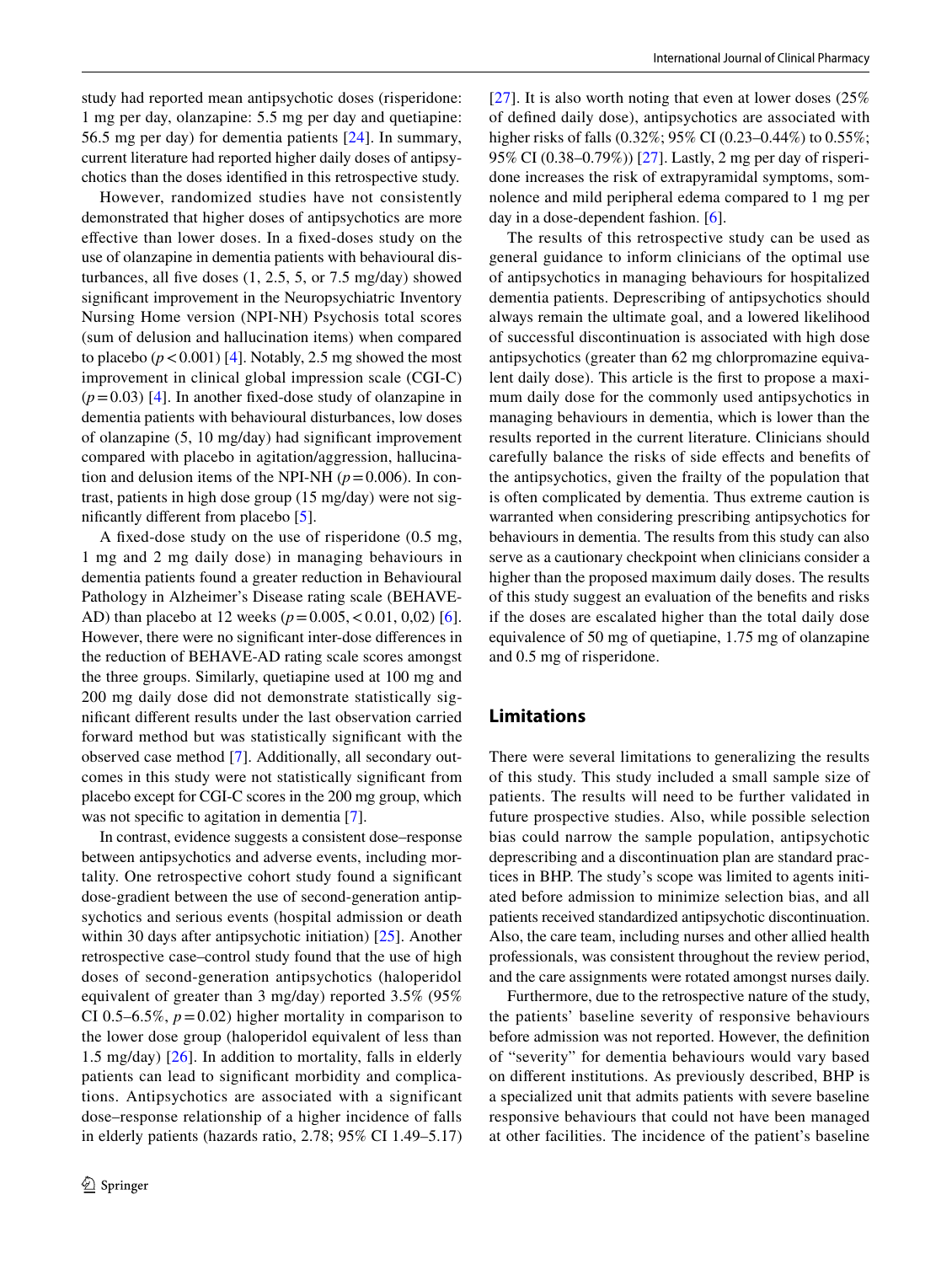behaviours was also compared between the two groups and was not signifcantly diferent. A future prospectively controlled study is needed to validate the results of this study.

# **Conclusion**

This study is the frst to individually examine the relationship between antipsychotics dose and discontinuation outcomes and propose a maximum daily dose approach in hospitalized elderly patients with dementia. Clinicians, patients and their families can consider the results of this study and weigh the relative potential beneft and harm when making an informed decision in the use of antipsychotics.

**Acknowledgements** The authors would like to thank Joanna Sue and Bhikhu Tejura for their support and critique of the manuscript.

Funding This study was not funded by any external or internal sources.

**Data and code availability** The dataset and the coding template generated and analyzed during the current study are available from the corresponding author on reasonable request.

**Conflicts of interest** All authors declare no confict of interest in the writing of this manuscript.

# **References**

- <span id="page-6-0"></span>1. Public Health Agency of Canada. Dementia in Canada, including Alzheimer's disease highlights from the Canadian chronic disease surveillance system, Ottawa, Canada. Available from: [https](https://www.canada.ca/content/dam/phac-aspc/documents/services/publications/diseases-conditions/dementia-highlights-canadian-chronic-disease-surveillance/dementia-highlights-canadian-chronic-disease-surveillance.pdf) [://www.canada.ca/content/dam/phac-aspc/documents/services/](https://www.canada.ca/content/dam/phac-aspc/documents/services/publications/diseases-conditions/dementia-highlights-canadian-chronic-disease-surveillance/dementia-highlights-canadian-chronic-disease-surveillance.pdf) [publications/diseases-conditions/dementia-highlights-canadian](https://www.canada.ca/content/dam/phac-aspc/documents/services/publications/diseases-conditions/dementia-highlights-canadian-chronic-disease-surveillance/dementia-highlights-canadian-chronic-disease-surveillance.pdf)[chronic-disease-surveillance/dementia-highlights-canadian-chron](https://www.canada.ca/content/dam/phac-aspc/documents/services/publications/diseases-conditions/dementia-highlights-canadian-chronic-disease-surveillance/dementia-highlights-canadian-chronic-disease-surveillance.pdf) [ic-disease-surveillance.pdf](https://www.canada.ca/content/dam/phac-aspc/documents/services/publications/diseases-conditions/dementia-highlights-canadian-chronic-disease-surveillance/dementia-highlights-canadian-chronic-disease-surveillance.pdf). Accessed 11 Jul 2020.
- <span id="page-6-1"></span>2. Canadian Institute of Health Information. Use of antipsychotics among seniors living in long-term care facilities, Canada. Available from: [https://secure.cihi.ca/free\\_products/LTC\\_AiB\\_v2\\_19\\_](https://secure.cihi.ca/free_products/LTC_AiB_v2_19_EN_web.pdf) [EN\\_web.pdf.](https://secure.cihi.ca/free_products/LTC_AiB_v2_19_EN_web.pdf) Accessed 11 July 2020.
- <span id="page-6-5"></span>3. Reus VI, Fochtmann LJ, Eyler AE, Hilty DM, Horvitz-Lennon M, Jibson MD, et al. The american psychiatric association practice guideline on the use of antipsychotics to treat agitation or psychosis in patients with dementia. Am J Psychiatry. 2016;173(5):543–6.
- <span id="page-6-21"></span>4. Deyn PPD, Carrasco MM, Deberdt W, Jeandel C, Hay DP, Feldman PD, et al. Olanzapine versus placebo in the treatment of psychosis with or without associated behavioral disturbances in patients with Alzheimer's disease. Int J Geriatr Psychiatry. 2004;19(2):115–26.
- <span id="page-6-22"></span>5. Street JS, Clark SW, Gannon KS. Olanzapine treatment of psychotic and behavioral symptoms in patients with Alzheimer disease in nursing care facilities. Arch Gen Psychiatry. 2000;57(10):968.
- <span id="page-6-23"></span>6. Katz IR, Jeste DV, Mintzer JE, Clyde C, Napolitano J, Brecher M. Comparison of risperidone and placebo for psychosis and behavioral disturbances associated with dementia. J Clin Psychiatry. 1999;60(2):107–15.
- <span id="page-6-2"></span>7. Zhong KX, Tariot PN, Mintzer J, Minkwitz MC, Devine NA. Quetiapine to treat agitation in dementia: a randomized, double-blind, placebo-controlled study. Curr Alzheimer Res. 2007;4(1):81–93.
- <span id="page-6-3"></span>Ballard C, Hanney ML, Theodoulou M, Douglas S, Mcshane R, Kossakowski K, et al. The dementia antipsychotic withdrawal trial (DART-AD): long-term follow-up of a randomised placebocontrolled trial. Lancet Neurol. 2009;8(2):151–7.
- <span id="page-6-4"></span>9. Van Leeuwen E, Petrovic M, van Driel ML, De Sutter AI. Withdrawal versus continuation of long-term antipsychotic drug use for behavioural and psychological symptoms in older people with dementia [Internet]. The Cochrane database of systematic reviews. U.S. National Library of Medicine; 2018 [cited 2020Sep7]. Available from: [https://pubmed.ncbi.nlm.nih.gov/29605970/.](https://pubmed.ncbi.nlm.nih.gov/29605970/)
- <span id="page-6-6"></span>10. Deprescribing Guidelines and Algorithms. Deprescribing.org. 2019. Available from: [https://deprescribing.org/resources/depre](https://deprescribing.org/resources/deprescribing-guidelines-algorithms/) [scribing-guidelines-algorithms/.](https://deprescribing.org/resources/deprescribing-guidelines-algorithms/) Accessed 12 Jul 2020.
- <span id="page-6-7"></span>11. Reekum RV, Clarke D, Conn D, Herrmann N, Eryavec G, Cohen T, et al. A randomized, placebo-controlled trial of the discontinuation of long-term antipsychotics in dementia. Int Psychogeriatr. 2002;14(2):197–210.
- <span id="page-6-8"></span>12. Patel AN, Lee S, Andrews HF, Pelton GH, Schultz SK, Sultzer DL, et al. Prediction of relapse after discontinuation of antipsychotic treatment in Alzheimer's disease: the role of hallucinations. Am J Psychiatry. 2017;174(4):362–9.
- <span id="page-6-9"></span>13. Ballard CG, Thomas A, Fossey J, Lee L, Jacoby R, Lana MM, et al. A 3-month, randomized, placebo-controlled, neuroleptic discontinuation study in 100 people with dementia: the neuropsychiatric inventory median cutoff is a predictor of clinical outcome. J Clin Psychiatry. 2004;65(1):114–9.
- <span id="page-6-10"></span>14. Hortwitz GJ, Tariot PN, Mead K, Cox C. Discontinuation of antipsychotics in nursing home patients with dementia. Am J Geriatr Psychiatry. 1995;3(4):290–9.
- <span id="page-6-11"></span>15. Luthra AS. A new behavioural assessment tool for patients with major neurocognitve disorders: results of a clinical study. J Gerontol Geriatr Res. 2015;4(260):2.
- <span id="page-6-12"></span>16. Narayan SW, Nishtala PS. Development and validation of a Medicines Comorbidity Index for older people. Eur J Clin Pharmacol. 2017;73(12):1665–72.
- <span id="page-6-13"></span>17. Gardner DM, Murphy AL, O'donnell H, Centorrino F, Baldessarini RJ. International consensus study of antipsychotic dosing. Am J Psychiatry. 2010;167(6):686–93.
- <span id="page-6-14"></span>18. Mast G, Fernandes K, Tadrous M, Martins D, Herrmann N, Gomes T. Persistence of antipsychotic treatment in elderly dementia patients: a retrospective, population-based cohort study. Drugs Real World Outcomes. 2016;3(2):175–82.
- <span id="page-6-15"></span>19. Tadrous M, Martins D, Herrmann N, Fernandes K, Yao Z, Singh S. Antipsychotics in the elderly (FINALReport: pharmacoepidemiology unit), Toronto, Canada 2015. Available from: [https://](https://odprn.ca/wp-content/uploads/2015/06/Antipsychotic-Pepi-Report.pdf) [odprn.ca/wp-content/uploads/2015/06/Antipsychotic-Pepi-Repor](https://odprn.ca/wp-content/uploads/2015/06/Antipsychotic-Pepi-Report.pdf) [t.pdf](https://odprn.ca/wp-content/uploads/2015/06/Antipsychotic-Pepi-Report.pdf). Accessed 11 Jul 2020.
- <span id="page-6-16"></span>20. R Core Team. R: a language and environment for statistical computing. Vienna: R Foundation for Statistical Computing; 2019.
- <span id="page-6-17"></span>21. Sorbi S, Hort J, Erkinjuntti T, Fladby T, Gainotti G, Gurvit H, et al. EFNS-ENS guidelines on the diagnosis and management of disorders associated with dementia. Eur J Neurol. 2012;19(9):1159–79.
- <span id="page-6-18"></span>22. Alexopoulos GS, Streim J, Carpenter D, Docherty JP. Expert consensus panel for using antipsychotic drugs in older patients. Using antipsychotic agents in older patients. J Clin Psychiatry. 2004;65:5.
- <span id="page-6-19"></span>23. Davies SJ, Burhan AM, Kim D, Gerretsen P, Graf-Guerrero A, Woo VL, et al. Sequential drug treatment algorithm for agitation and aggression in Alzheimer's and mixed dementia. J Psychopharmacol. 2018;32(5):509–23.
- <span id="page-6-20"></span>24. Schneider LS, Tariot PN, Dagerman KS, Davis SM, Hsiao JK, Ismail MS, et al. Effectiveness of atypical antipsychotic